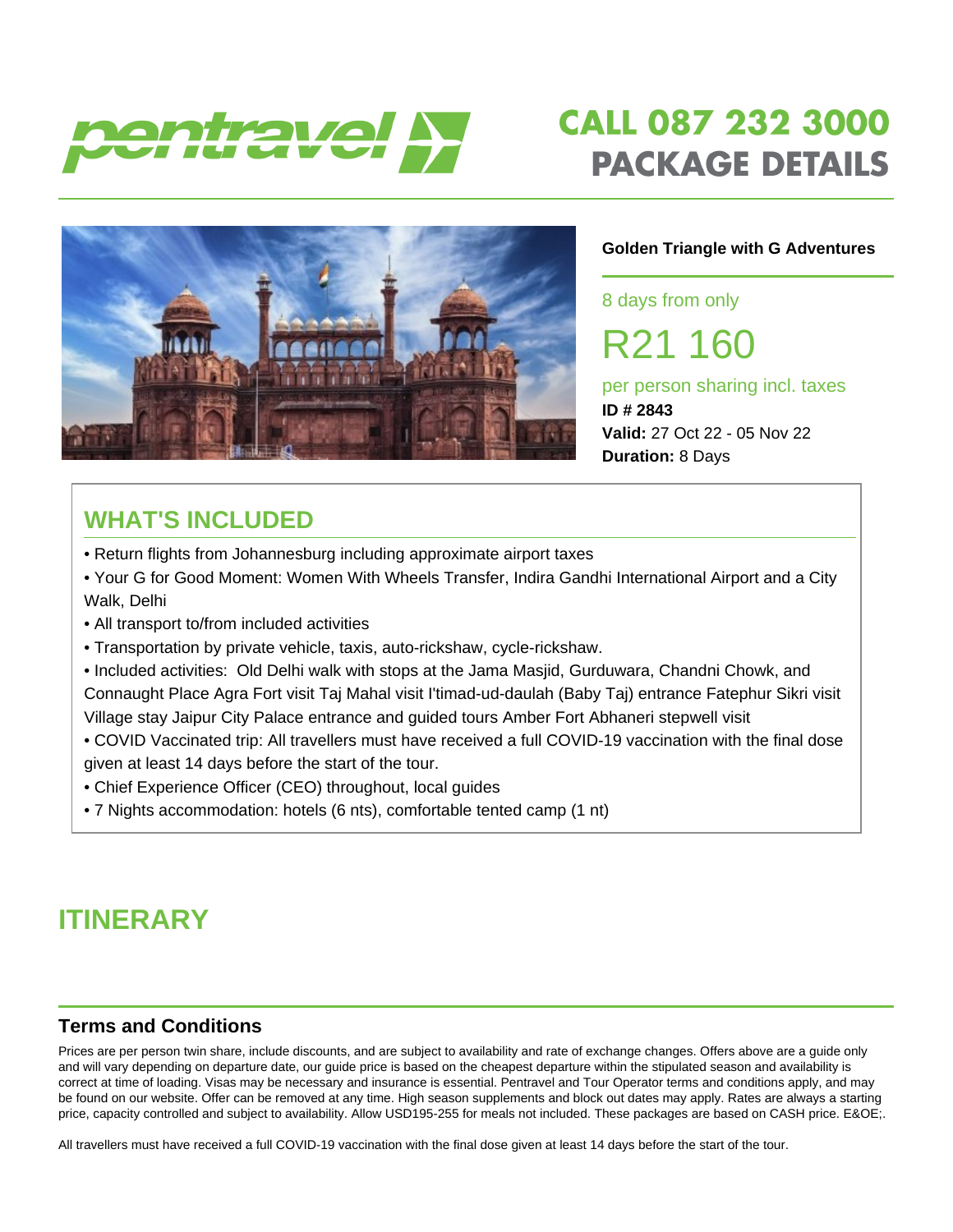

# **CALL 087 232 3000 PACKAGE DETAILS**

#### **DAY 1: Delhi**

Arrive at any time. Arrival transfer is included through the G Adventures-supported Women With Wheels project.

Exclusive Inclusions: Your G for Good Moment Women With Wheels Transfer| Your Welcome Moment Meet Your CEO and Group

#### **DAY 2: Delhi/Agra**

Enjoy a youth-led walk through the backstreets of Delhi with G Adventures-supported project, City Walk. Observe a different perspective of Delhi while supporting at-risk youth in the community. Later, explore Old Delhi and travel onward to Agra, home of the Taj Mahal.

Exclusive Inclusions: Your G for Good Moment City Walk

#### **DAY 3: Agra**

Set eyes on the sparkling Taj Mahal at sunrise before exploring more of this famous landmark. In the afternoon, visit the I'timad-ud-Daulah (Baby Taj) and the Agra Fort.

#### **DAY 4: Agra/Dhula Village**

Stop at Fatehpur Sikri, the now-deserted former capital of the Mughals, and a stunningly preserved UNESCO site. Visit the Abhaneri Stepwell and marvel at this uniquely Indian water harvesting system. In the afternoon, travel to Dhula Village and get a closer look at rural life in Rajasthan. Tonight, settle in to your cozy tent then opt to relax by the fire and take in the starry night sky.

#### **DAY 5: Dhula Village/Jaipur**

#### **Terms and Conditions**

Prices are per person twin share, include discounts, and are subject to availability and rate of exchange changes. Offers above are a guide only and will vary depending on departure date, our guide price is based on the cheapest departure within the stipulated season and availability is correct at time of loading. Visas may be necessary and insurance is essential. Pentravel and Tour Operator terms and conditions apply, and may be found on our website. Offer can be removed at any time. High season supplements and block out dates may apply. Rates are always a starting price, capacity controlled and subject to availability. Allow USD195-255 for meals not included. These packages are based on CASH price. E&OE;.

All travellers must have received a full COVID-19 vaccination with the final dose given at least 14 days before the start of the tour.